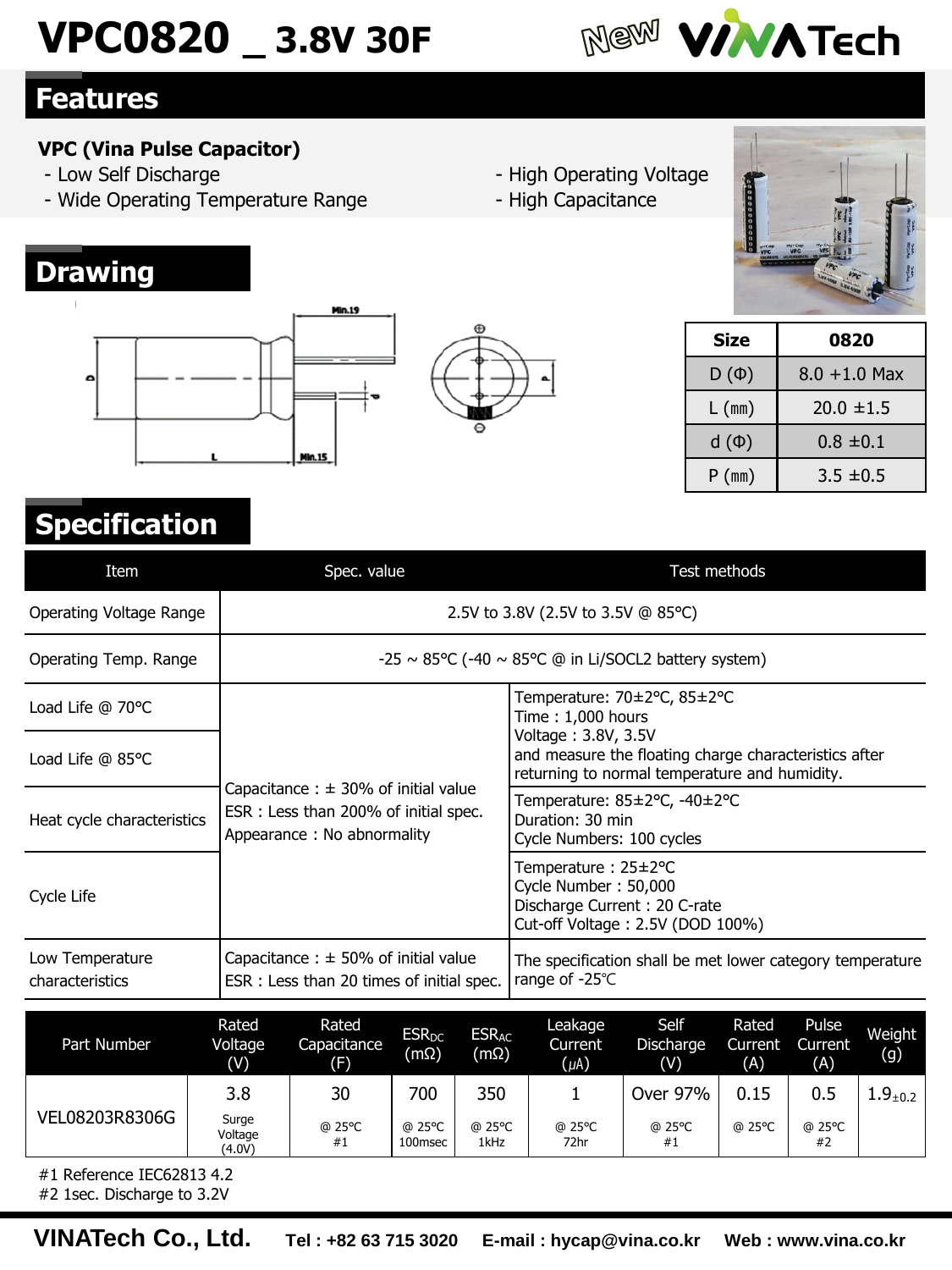# **VPC1030 \_ 3.8V 100F**

**Min.19** 

 $Min.15$ 



### **Features**

**Drawing**

 $\sim$ 

#### **VPC (Vina Pulse Capacitor)**

- Low Self Discharge
- Wide Operating Temperature Range
- High Operating Voltage
- High Capacitance

م



| Size      | 1030             |
|-----------|------------------|
| $D(\Phi)$ | $10.0 + 1.0$ Max |
| $L$ (mm)  | $30.0 \pm 1.5$   |
| $d(\Phi)$ | $0.8 \pm 0.1$    |
| P(mm)     | $5.0 \pm 0.5$    |

## **Specification**

| Item                               | Spec. value                                                                                                     | Test methods                                                                                                                  |  |  |  |  |  |  |
|------------------------------------|-----------------------------------------------------------------------------------------------------------------|-------------------------------------------------------------------------------------------------------------------------------|--|--|--|--|--|--|
| Operating Voltage Range            | 2.5V to 3.8V (2.5V to 3.5V @ 85°C)                                                                              |                                                                                                                               |  |  |  |  |  |  |
| Operating Temp. Range              |                                                                                                                 | $-25 \sim 85^{\circ}$ C (-40 $\sim 85^{\circ}$ C @ in Li/SOCL2 battery system)                                                |  |  |  |  |  |  |
| Load Life @ 70°C                   |                                                                                                                 | Temperature: 70±2°C, 85±2°C<br>Time: 1,000 hours                                                                              |  |  |  |  |  |  |
| Load Life $@$ 85 $°C$              |                                                                                                                 | Voltage: 3.8V, 3.5V<br>and measure the floating charge characteristics after<br>returning to normal temperature and humidity. |  |  |  |  |  |  |
| Heat cycle characteristics         | Capacitance : $\pm$ 30% of initial value<br>ESR: Less than 200% of initial spec.<br>Appearance : No abnormality | Temperature: 85±2°C, -40±2°C<br>Duration: 30 min<br>Cycle Numbers: 100 cycles                                                 |  |  |  |  |  |  |
| Cycle Life                         |                                                                                                                 | Temperature: 25±2°C<br>Cycle Number: 50,000<br>Discharge Current: 20 C-rate<br>Cut-off Voltage: 2.5V (DOD 100%)               |  |  |  |  |  |  |
| Low Temperature<br>characteristics | Capacitance : $\pm$ 50% of initial value<br>ESR : Less than 20 times of initial spec.                           | The specification shall be met lower category temperature<br>range of -25℃                                                    |  |  |  |  |  |  |
| Part Number                        | Rated<br>Rated<br><b>ESR<sub>DC</sub></b><br><b>ESRAC</b><br>Voltage<br>Canacitance                             | Self<br>Leakage<br>Rated<br>Pulse<br>Weight<br>Diccharge<br>Currant<br>$C$ urront<br>Curront                                  |  |  |  |  |  |  |

 $\oplus$ 

| Part Number    | Rated<br>Voltage<br>(V)                                                                                                       | Rated<br>Capacitance<br>(F) | <b>ESR<sub>DC</sub></b><br>$(m\Omega)$ | <b>ESRAC</b><br>$(m\Omega)$ | Leakage<br>Current<br>$(\mu A)$ | Self<br>Discharge<br>(V) | Rated<br>Current<br>(A) | Pulse<br>Current<br>(A) | Weight<br>(g)   |
|----------------|-------------------------------------------------------------------------------------------------------------------------------|-----------------------------|----------------------------------------|-----------------------------|---------------------------------|--------------------------|-------------------------|-------------------------|-----------------|
|                | 3.8                                                                                                                           | 100                         | 200                                    | 100                         |                                 | Over 97%                 | 0.4                     | 2.0                     | $4.2_{\pm 0.2}$ |
| VEL10303R8107G | Surge<br>@ 25°C<br>@ 25°C<br>@ 25°C<br>@ 25°C<br>@ 25°C<br>@ 25°C<br>Voltage<br>72hr<br>1kHz<br>100msec<br>#1<br>#1<br>(4.0V) | @ 25°C<br>#2                |                                        |                             |                                 |                          |                         |                         |                 |

#1 Reference IEC62813 4.2

#2 1sec. Discharge to 3.2V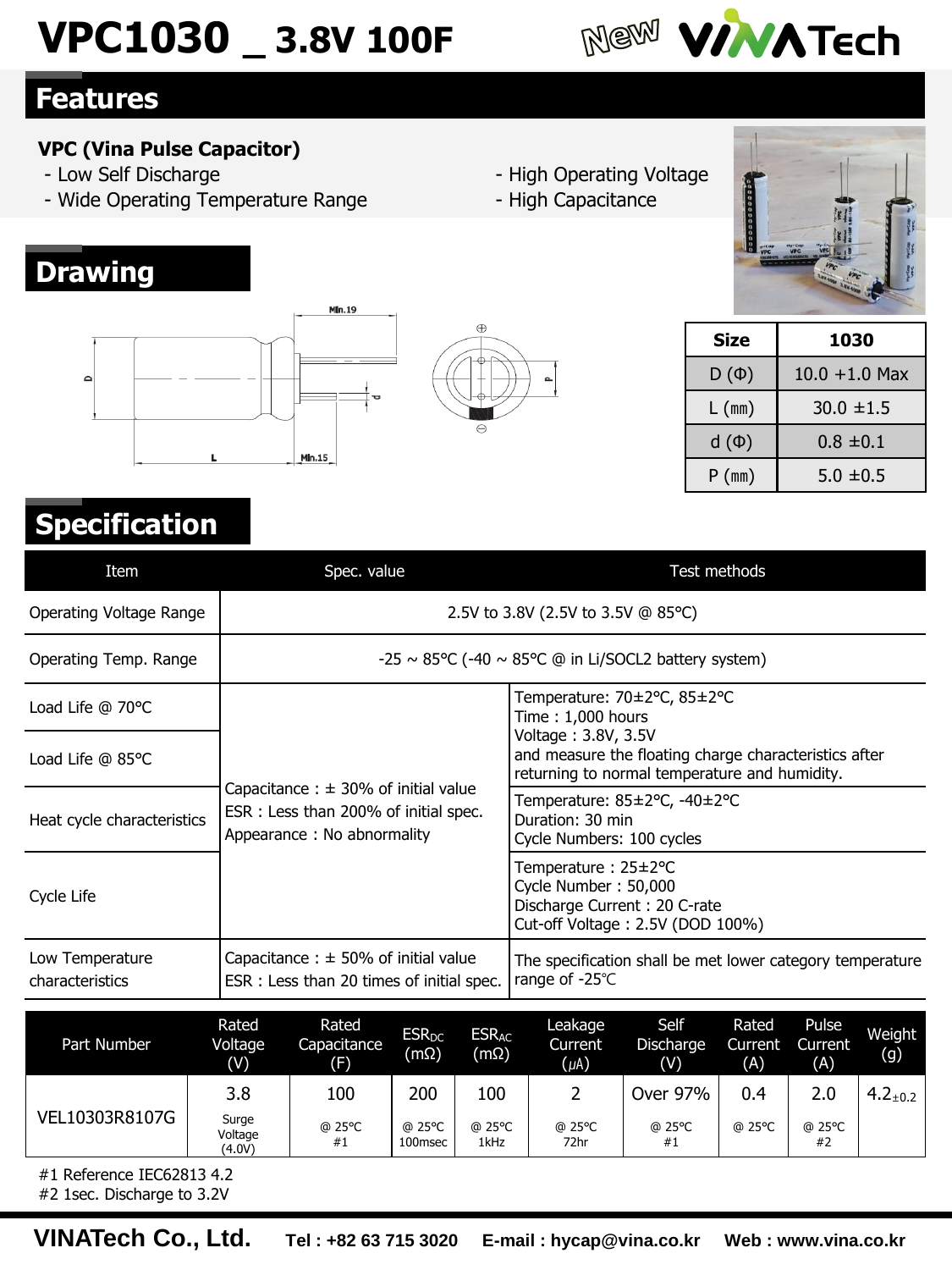# **VPC1325 \_ 3.8V 150F**

**Min.19** 

 $Min.15$ 



### **Features**

**Drawing**

 $\sim$ 

#### **VPC (Vina Pulse Capacitor)**

- Low Self Discharge
- Wide Operating Temperature Range
- High Operating Voltage
- High Capacitance

م



| Size      | 1325             |
|-----------|------------------|
| $D(\Phi)$ | $12.5 + 1.0$ Max |
| $L$ (mm)  | $25.0 \pm 1.5$   |
| $d(\Phi)$ | $0.8 \pm 0.1$    |
| P(mm)     | $5.0 \pm 0.5$    |

## **Specification**

| Item                               | Spec. value                                                                                                    | Test methods                                                                                                                  |
|------------------------------------|----------------------------------------------------------------------------------------------------------------|-------------------------------------------------------------------------------------------------------------------------------|
| Operating Voltage Range            |                                                                                                                | 2.5V to 3.8V (2.5V to 3.5V @ 85 °C)                                                                                           |
| Operating Temp. Range              |                                                                                                                | $-25 \sim 85^{\circ}$ C (-40 $\sim 85^{\circ}$ C @ in Li/SOCL2 battery system)                                                |
| Load Life @ 70°C                   |                                                                                                                | Temperature: 70±2°C, 85±2°C<br>Time: 1,000 hours                                                                              |
| Load Life @ 85°C                   |                                                                                                                | Voltage: 3.8V, 3.5V<br>and measure the floating charge characteristics after<br>returning to normal temperature and humidity. |
| Heat cycle characteristics         | Capacitance : $\pm$ 30% of initial value<br>ESR: Less than 200% of initial spec.<br>Appearance: No abnormality | Temperature: 85±2°C, -40±2°C<br>Duration: 30 min<br>Cycle Numbers: 100 cycles                                                 |
| Cycle Life                         |                                                                                                                | Temperature: 25±2°C<br>Cycle Number: 50,000<br>Discharge Current: 20 C-rate<br>Cut-off Voltage: 2.5V (DOD 100%)               |
| Low Temperature<br>characteristics | Capacitance: $\pm$ 50% of initial value<br>ESR: Less than 20 times of initial spec.                            | The specification shall be met lower category temperature<br>range of -25℃                                                    |
|                                    | <b>DALA</b><br><b>D-L-J</b>                                                                                    | $C - 1C$<br><b>Lander Art</b><br>$D - L - J$<br>$P = 1 - 1$                                                                   |

 $\oplus$ 

| Part Number    | Rated<br>Voltage<br>(V)    | Rated<br>Capacitance<br>(F) | <b>ESR<sub>DC</sub></b><br>$(m\Omega)$ | <b>ESRAC</b><br>(mΩ) | Leakage<br><b>Current</b><br>$(\mu A)$ | Self<br>Discharge<br>(V) | Rated<br>Current<br>(A) | Pulse<br>Current<br>(A) | Weight<br>(g)   |
|----------------|----------------------------|-----------------------------|----------------------------------------|----------------------|----------------------------------------|--------------------------|-------------------------|-------------------------|-----------------|
| VEL13253R8157G | 3.8                        | 150                         | 140                                    | 70                   |                                        | Over 97%                 | 0.5                     | 3.0                     | $6.2_{\pm 0.2}$ |
|                | Surge<br>Voltage<br>(4.0V) | @ 25°C<br>#1                | @ 25°C<br>100msec                      | @ 25°C<br>1kHz       | @ 25°C<br>72hr                         | @ 25°C<br>#1             | @ 25°C                  | @ 25°C<br>#2            |                 |

#1 Reference IEC62813 4.2

#2 1sec. Discharge to 3.2V

**VINATech Co., Ltd. Tel : +82 63 715 3020 E-mail : hycap@vina.co.kr Web : www.vina.co.kr**